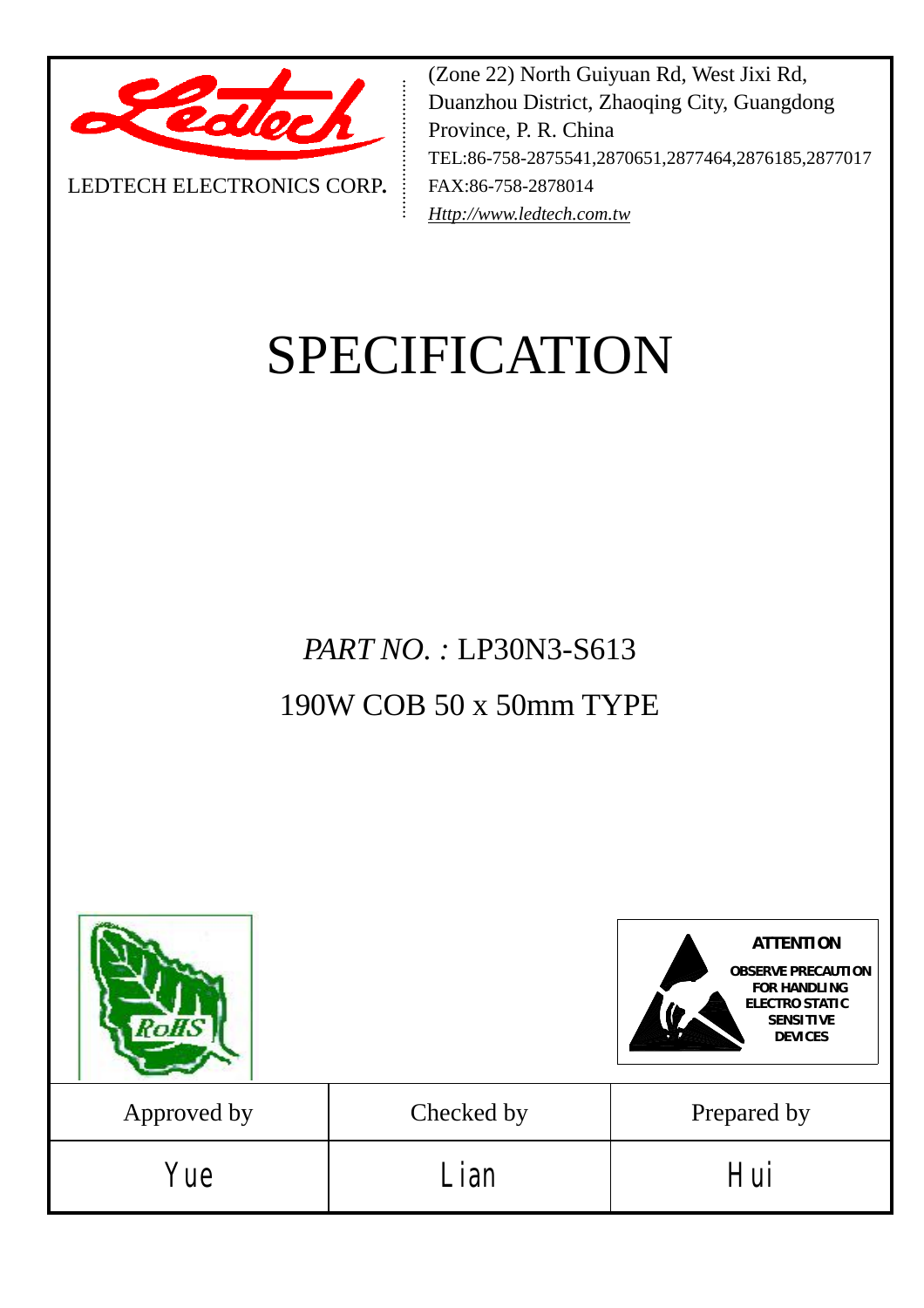



## **Features**

- l Pb Free & RoHS Compliant
- l Multi-Chip package
- l Good Thermal Conductivity
- l LED lighting engine
- l Lambertian Distrubution Pattern
- l No UV Emission
- l Easy Optical System Module
- l Long Operating Life

# **Application**

- l Bay-light module
- l Indoor decorative lighting
- l Illumination
- l Automotive Application
- l Architectural Lighting
- l Indicator / Decoration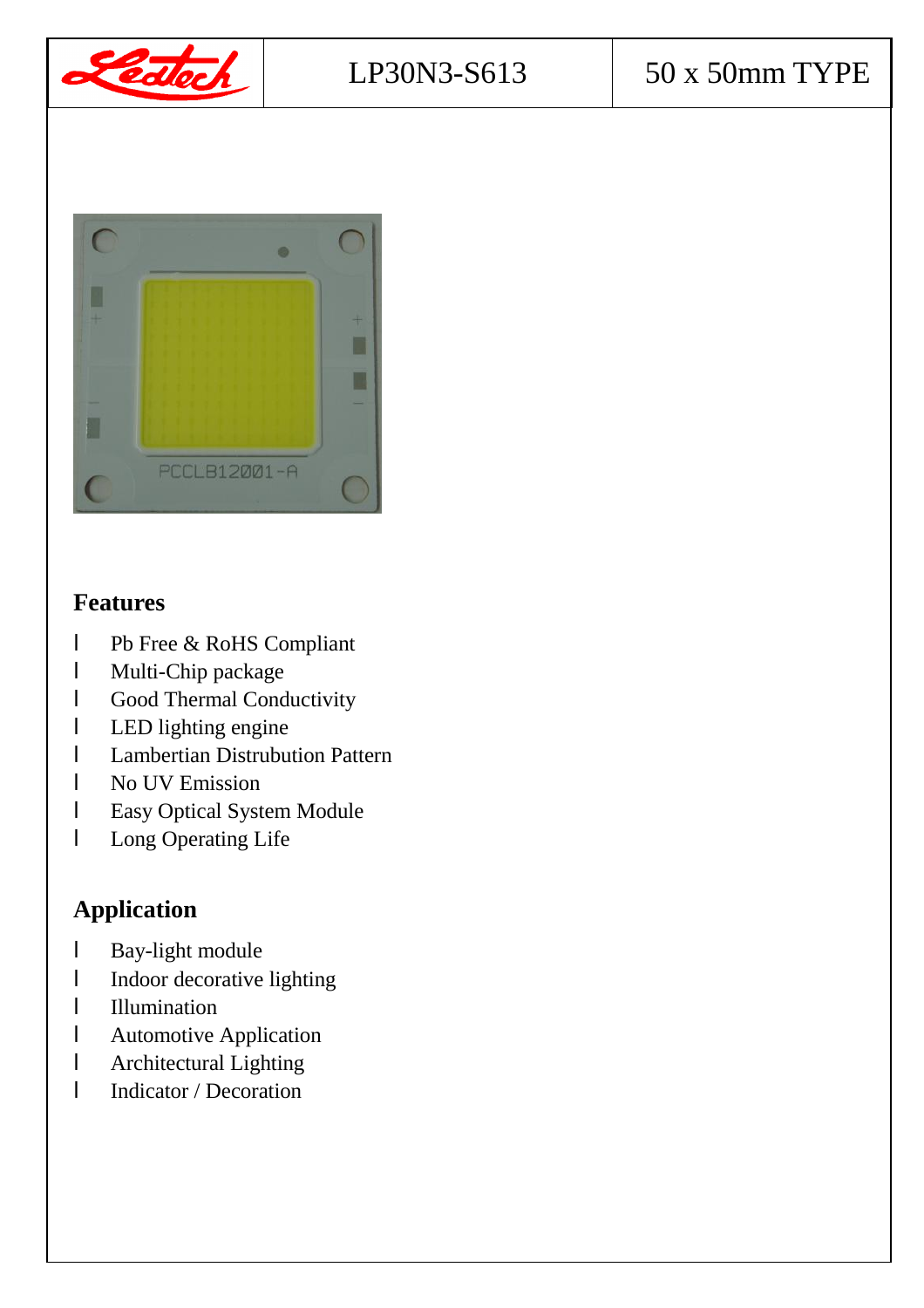

## **Package Dimensions :**



#### **Notes:**

- 1. All dimensions are in mm.
- 2. Tolerance is ±0.5mm unless otherwise noted.
- 3. The specifications, characteristics and technical data described in the datasheet are subject to change without notice.

## **Description :**

|             | <b>LED Chip</b> |                          |                        |
|-------------|-----------------|--------------------------|------------------------|
| Part NO.    | <b>Material</b> | <b>Color Coordinates</b> | <b>Lens Color</b>      |
| LP30N3-S613 | InGaN/Sapphire  | Cool White               | <b>Yellow Diffused</b> |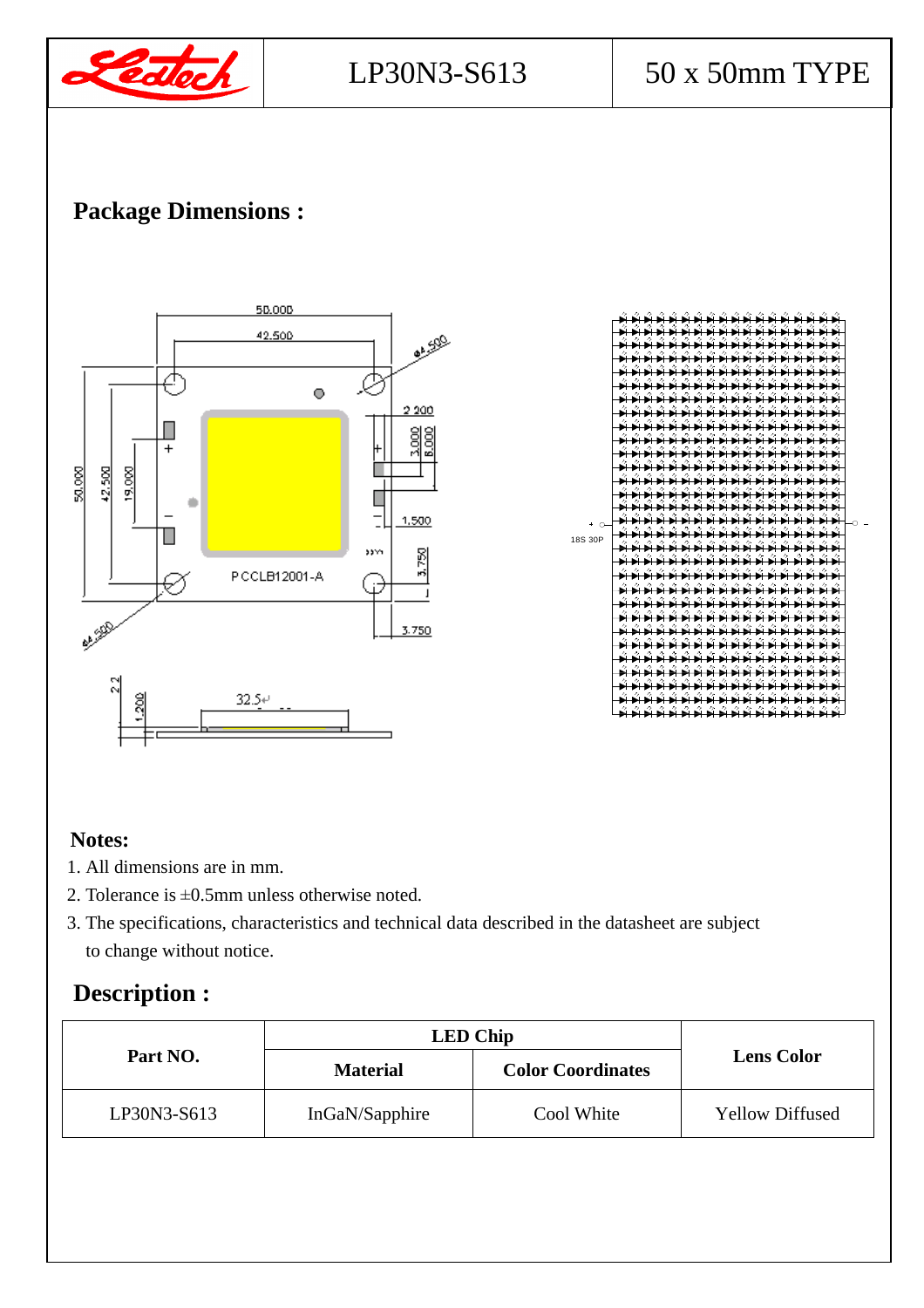

# **Absolute Maximum Ratings at Ta=25℃:**

| Parameter                                 | Symbol         | Rating                                          | Unit         |
|-------------------------------------------|----------------|-------------------------------------------------|--------------|
| <b>Power Dissipation</b>                  | P <sub>D</sub> | 200.1                                           | W            |
| <b>LED Junction Temperature</b>           | Tj             | 150                                             |              |
| D.C. Forward Current                      | If             | 3.45                                            | A            |
| <b>Operating Temperature Range</b>        | Topr.          | $-40$ to $+110$                                 |              |
| <b>Storage Temperature Range</b>          | Tstg.          | $-40$ to $+120$                                 | $^{\circ}$ C |
| <b>Solder Heat Resistance</b>             | <b>SHR</b>     | Hand Soldering: $260 \pm 5^{\circ}$ for 10 sec. |              |
| Electric Static Discharge Threshold (HBM) | <b>ESD</b>     | 1000                                            |              |

# **Electrical and Optical Characteristics:**

| Parameter                                   |                | Symbol   Condition | Min.           | Typ.                     | Max.                     | Unit    |
|---------------------------------------------|----------------|--------------------|----------------|--------------------------|--------------------------|---------|
|                                             |                |                    |                | 23370                    |                          | lm      |
| Luminous Flux                               | L1             | If= $3.45A$        | 20000          |                          | 23000                    |         |
|                                             | L2             |                    | 23000          |                          | 26000                    |         |
|                                             | L3             |                    | 26000          |                          | 29000                    |         |
|                                             |                |                    |                | 54.5                     |                          | V       |
| <b>Forward Voltage</b>                      | V <sub>1</sub> | If= $3.45A$        | 50             | $\overline{\phantom{a}}$ | 54                       |         |
|                                             | V <sub>2</sub> |                    | 54             |                          | 58                       |         |
| Efficiency                                  | $\eta$         | If= $3.45A$        |                | 124                      |                          | lm/W    |
| <b>CIE Chromaticity Coordinates: X Axis</b> | X              | If= $3.45A$        |                | 0.3175                   |                          |         |
| <b>CIE Chromaticity Coordinates: Y Axis</b> | Y              | If= $3.45A$        | $\overline{a}$ | 0.3283                   | $\overline{\phantom{0}}$ |         |
| <b>Correlated Colour Temperature</b>        | <b>CCT</b>     | If= $3.45A$        | 5750           |                          | 6750                     | $\bf K$ |
| Color Rendering Index                       | <b>CRI</b>     | If= $3.45A$        | 70             |                          |                          | Ra      |
| Viewing Angle                               | 201/2          | If= $3.45A$        |                | 120                      |                          | deg     |

#### **Notes :**

- 1. The datas tested by IS tester.
- 2. Customer's special requirements are also welcome.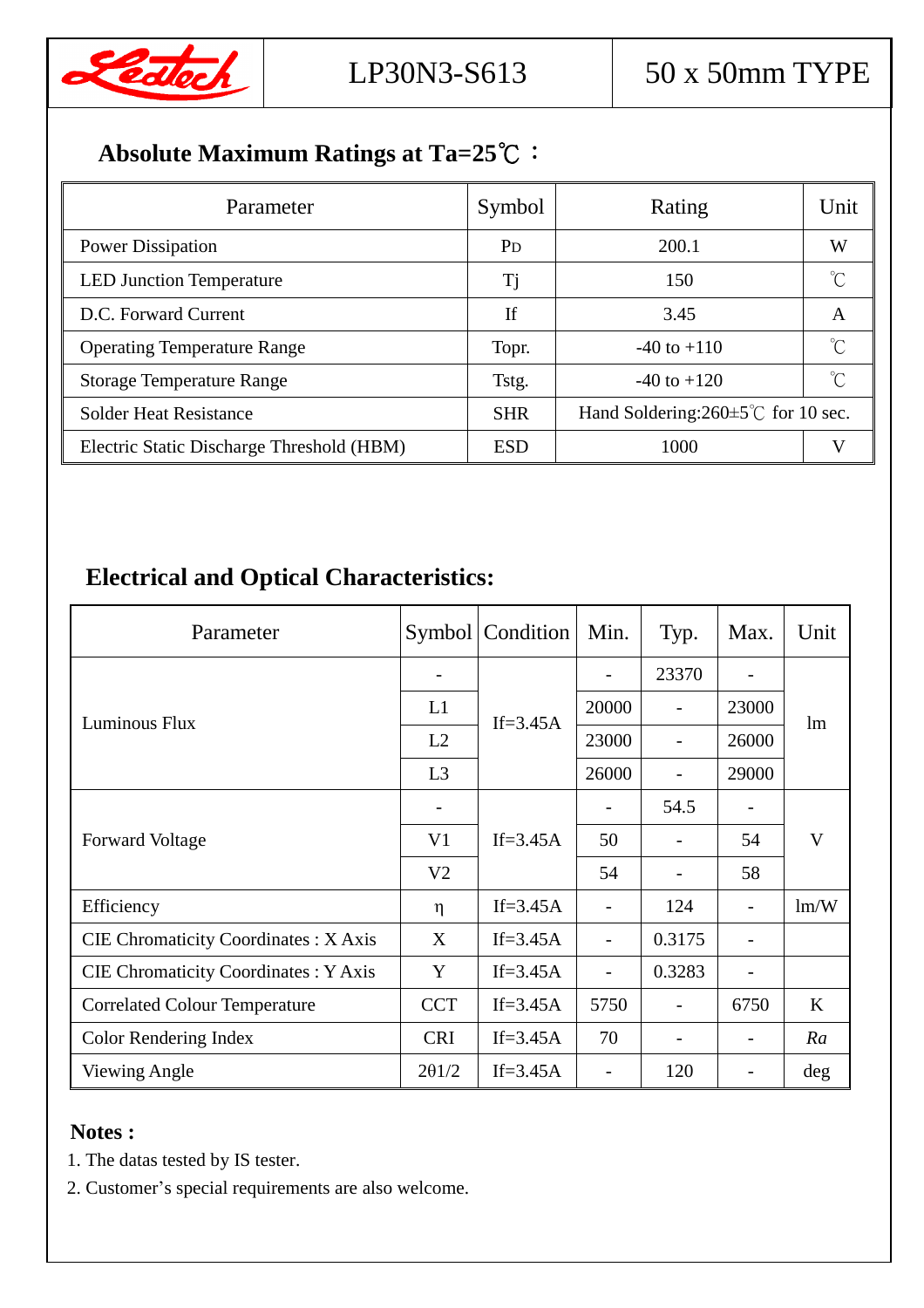

## **Chromaticity Coordinates Specifications for Bin Grading :**

Color Ranks (IF=3.45A.Ta=25℃)

| <b>BIN</b>      | <b>RANK</b> |        |        |        | <b>BIN</b> | <b>RANK</b> |   |        |        |        |        |
|-----------------|-------------|--------|--------|--------|------------|-------------|---|--------|--------|--------|--------|
| WD <sub>6</sub> | X           | 0.3210 | 0.3264 | 0.3268 | 0.3218     | WD7         | X | 0.3218 | 0.3268 | 0.3272 | 0.3227 |
|                 | Y           | 0.3468 | 0.3551 | 0.3430 | 0.3353     |             | Y | 0.3353 | 0.3430 | 0.3305 | 0.3233 |
| WE <sub>6</sub> | X           | 0.3164 | 0.3210 | 0.3218 | 0.3175     | WE7         | X | 0.3175 | 0.3218 | 0.3227 | 0.3186 |
|                 | Y           | 0.3395 | 0.3468 | 0.3353 | 0.3283     |             | Y | 0.3283 | 0.3353 | 0.3233 | 0.3169 |
| WF <sub>6</sub> | X           | 0.3122 | 0.3164 | 0.3175 | 0.3136     | WF7         | X | 0.3136 | 0.3175 | 0.3186 | 0.3151 |
|                 | Y           | 0.3331 | 0.3395 | 0.3283 | 0.3223     |             | Y | 0.3223 | 0.3283 | 0.3169 | 0.3114 |
| WG <sub>6</sub> | X           | 0.3085 | 0.3122 | 0.3136 | 0.310      | WG7         | X | 0.3103 | 0.3136 | 0.3151 | 0.3120 |
|                 | Y           | 0.3273 | 0.3331 | 0.3223 | 0.3170     |             | Y | 0.3170 | 0.3223 | 0.3114 | 0.3064 |

**Note :** X.Y Tolerance each Bin limit is±0.01.

# **Chromaticity Coordinates & Bin Grading Diagram :**

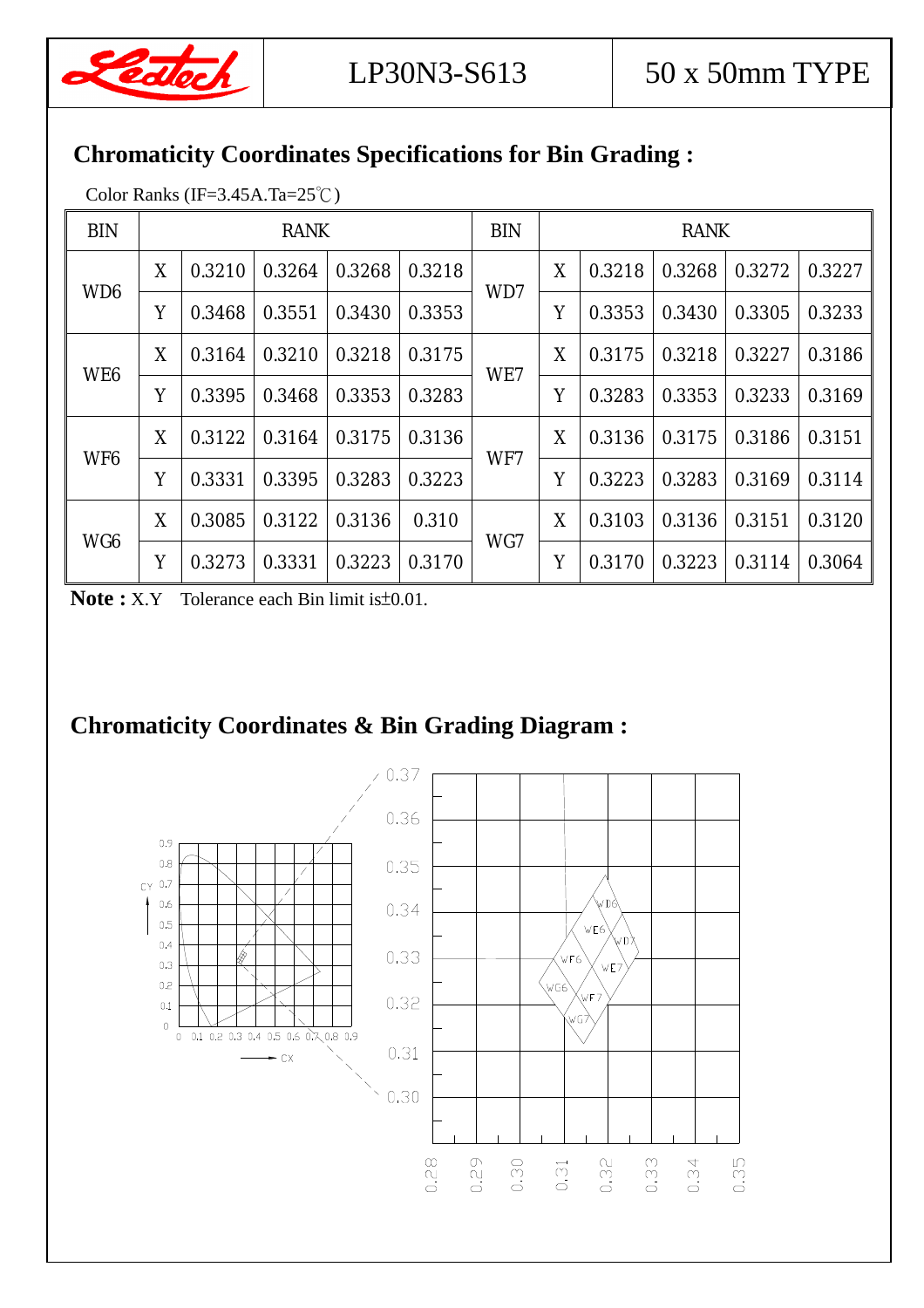

# **Typical Electrical Characteristic Curves :**

Forward Current VS. Forward Voltage

For Cool White @ Thermal Pad Temperature =  $25^{\circ}$ C



Forward Current VS. Relative Luminous Flux For Cool White @ Thermal Pad Temperature =  $25^{\circ}$ C

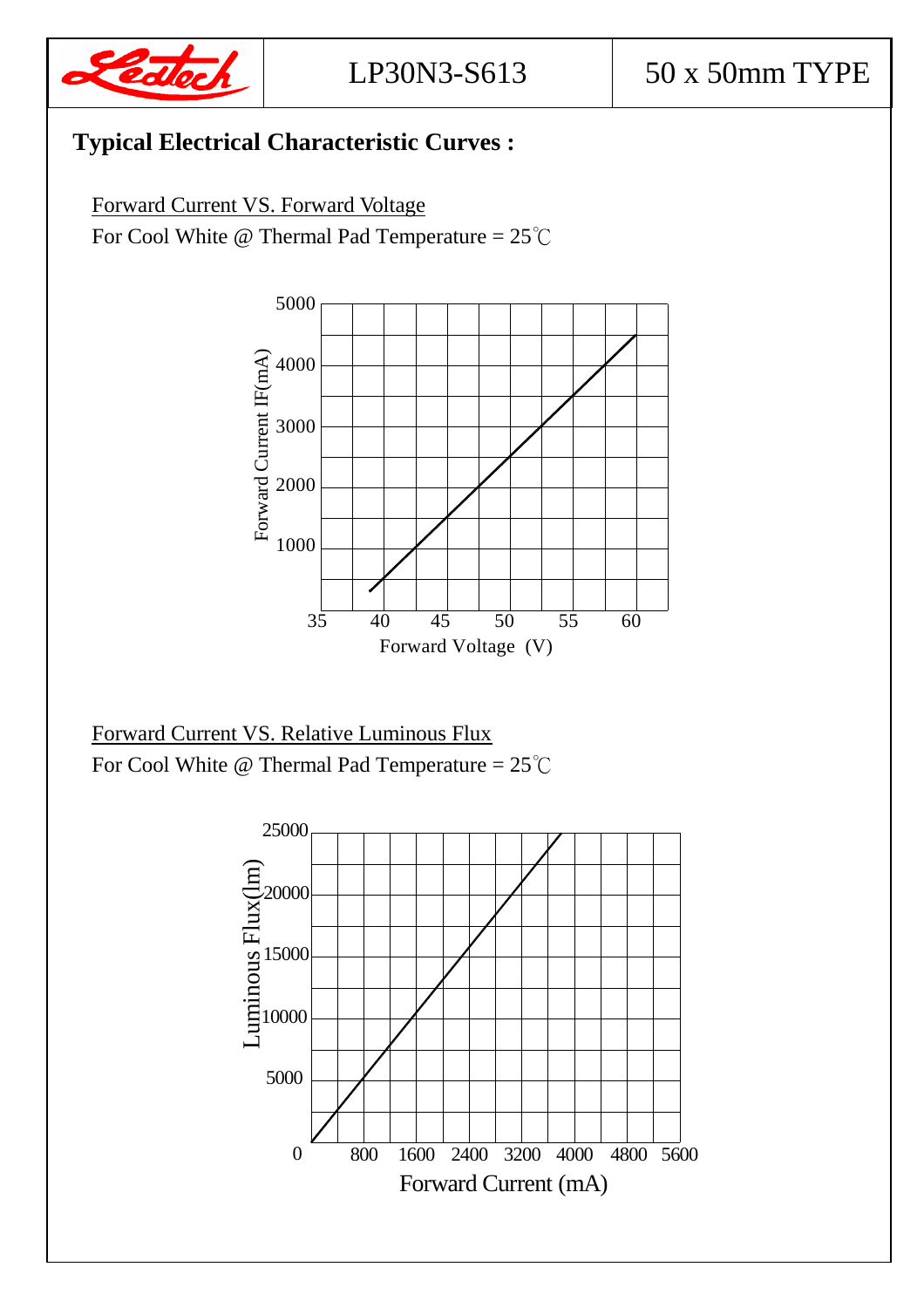

## **Typical Optical Characteristic Curves :**

Relative Spectral Power Distribution

For Cool White @ Forward Current = 3.45A



#### Radiation Diagram For Cool White  $\omega$  Forward Current = 3.45A

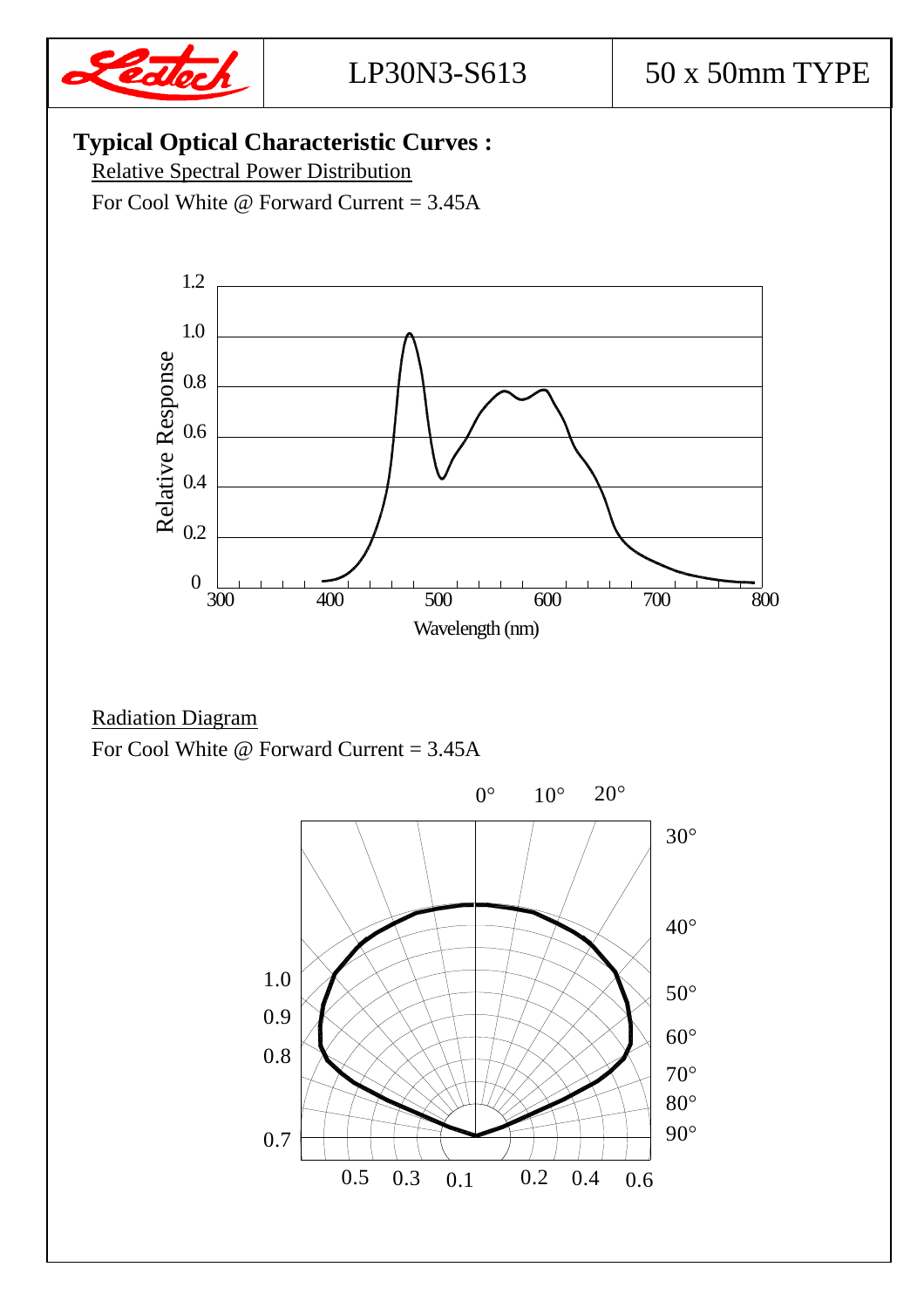

## **Thermal Design :**

Junction Temperature VS. Forward Current For Cool White  $\omega$  Forward Current = 3.45A



#### **Note :**

The junction temperature can be correlated to the thermal resistance between the junction and ambient  $(R\theta j-a)$  by the following equation.

 $Ti=Ta + R\theta i - a*W$ 

Tj: LED junction temperature

Ta: Ambient temperature

Rθj-a: Thermal resistance between the junction and ambient

W: Inputting power ( IF\*VF)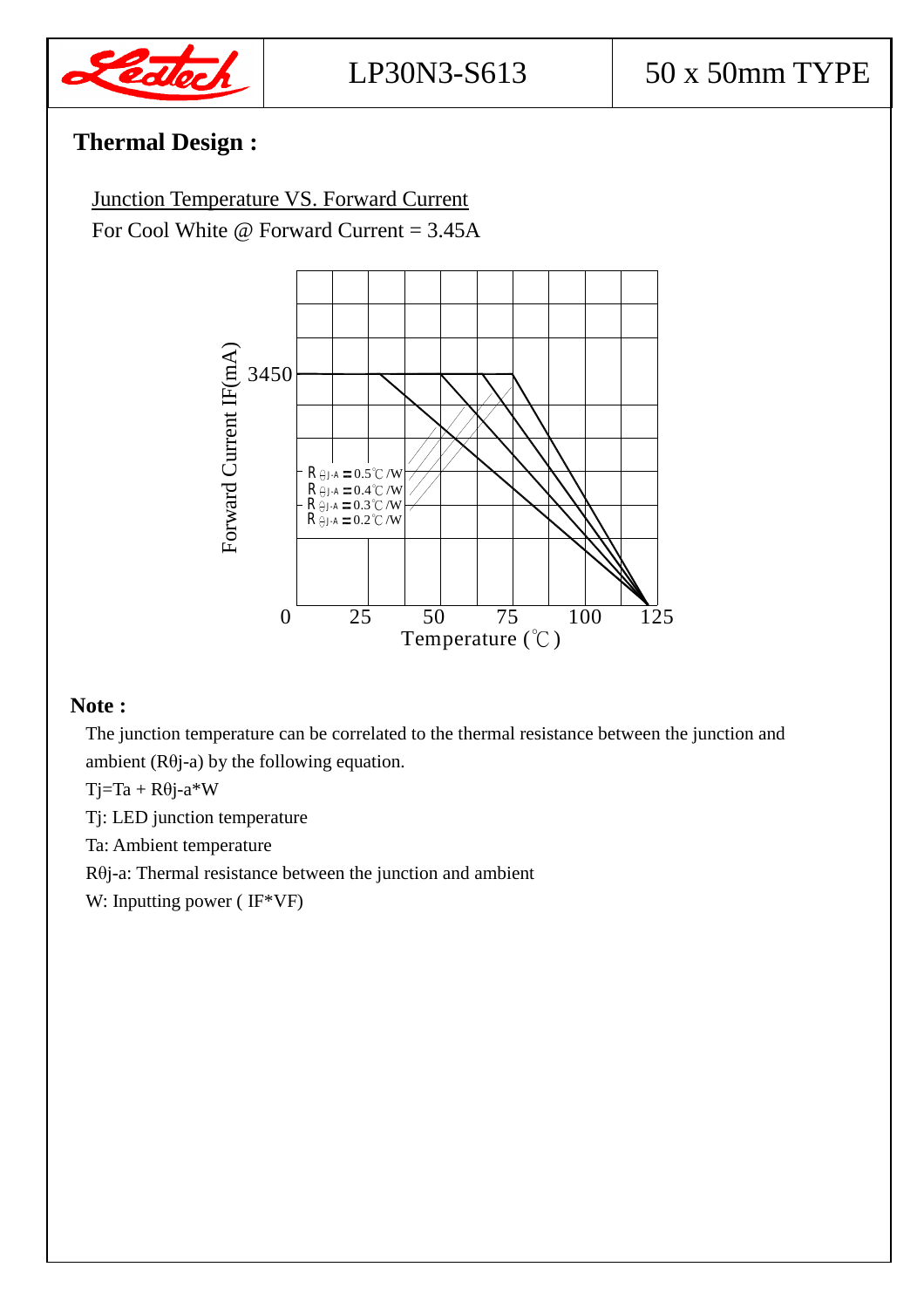

# LP30N3-S613  $\vert$  50 x 50mm TYPE

#### **Sulfur-sensitive**

- l **There is silver-plated metal part on the inner/outer side of the outer package. If exposed to the condition with corrosive gas, the silver plating surface may go bad, which will affect soldering strength and optical properties. Therefore, after opening it must be kept in a sealed container, etc.**
- l **Materials contain sulfur component (gasket, adhesive, etc.) may have bad effects on the surface of the coating, so please do not use such materials in the product.**
- l **In cardboard boxes and rubber, even in the atmosphere may contain minute amount of corrosive gases; In addition, the resin material may also contain halogen which has a bad effect on the surface of the coating.**
- l **Even if the soldering installation and product assembly finished, by the effect of corrosive gas generated by relative materials of LED and external injected, the coating surface may go bad, so it is necessary to design the product taking into account the above factors.**
- l **If requires, it is best to use a silicone washer, but be aware that low molecular silicone may cause the product poor contact.**
- l **Keep the product in location where has less temperature change, because moisture condensation would be generated under a condition of strong temperature change.**

#### **DISCLAIMER**

- **1. Our department reserves the right(s) on the adjustment of product material mix for the specification.**
- **2.The product meets our department published specification for a period of twelve (12) months from date of shipment.**
- **3.The graphs shown in this datasheet are representing typical data only and do not show guaranteed values.**
- **4.When using this product, please observe the absolute maximum ratings and the instructions for using outlined in these specification sheets. Our department assumes no responsibility for any damage resulting from the use of the product which does not comply with the absolute maximum ratings and the instructions included in these specification sheets.**
- **5.These specification sheets include materials protected under copyright of our department. Reproduction in any form is prohibited without obtaining our department's prior consent.**
- **6.This product is not intended to be used for military, aircraft, automotive, medical, life sustaining or life saving applications or any other application which can result in human injury or death. Please contact authorized our department sales agent for special application request.**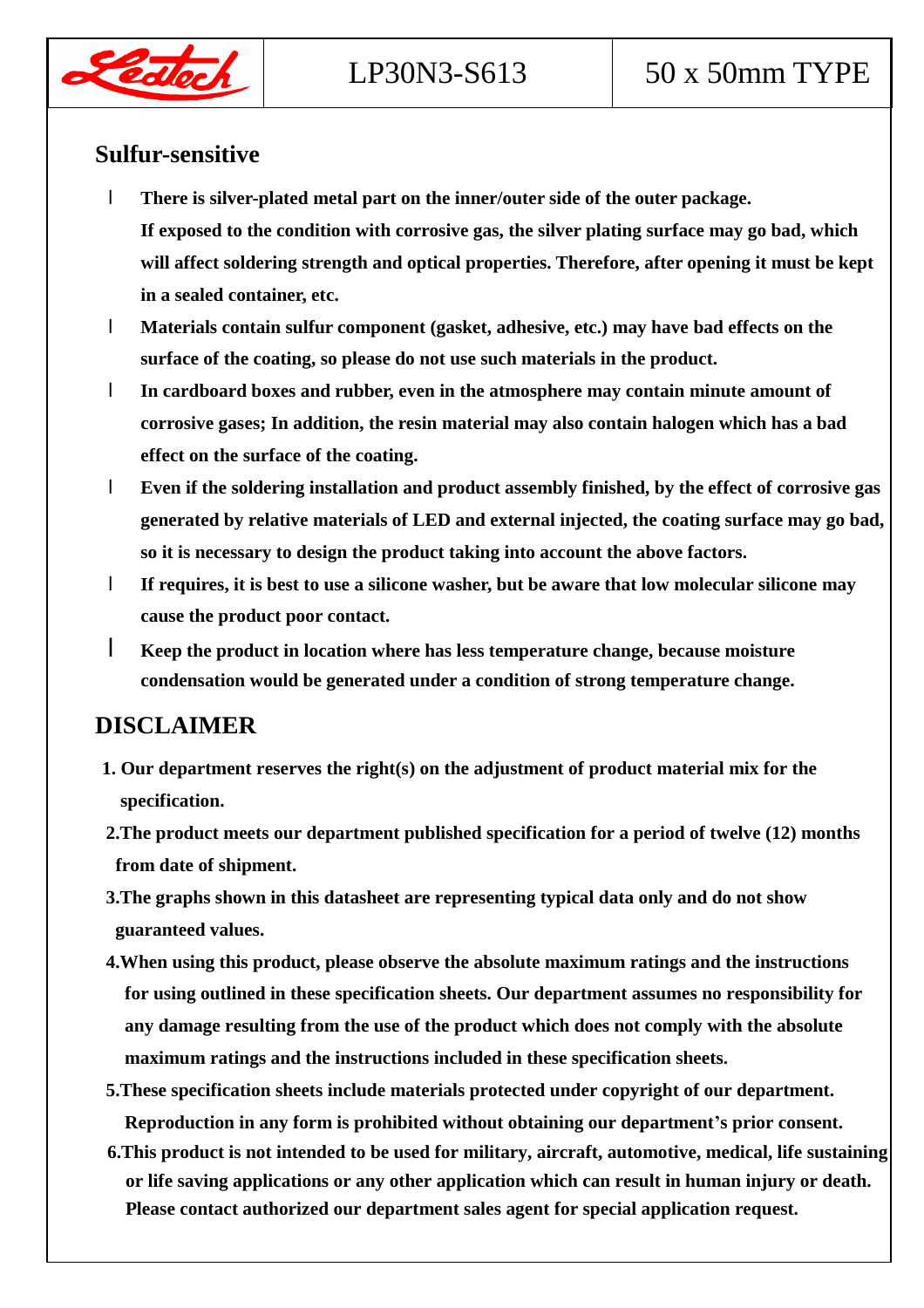

### **Handling Indications :**

During processing, mechanical stress on the surface should be minimized as much as possible. Sharp objects of all types should not be used to pierce the sealing compound



**Figure 1** 

In general, LEDs should only be handled from the side. By the way, this also applies to LEDs without a silicone sealant, since the surface can also become scratched.



When populating boards in SMT production, there are basically no restrictions regarding the form of the pick and place nozzle, except that mechanical pressure on the surface of the resin must be prevented.This is assured by choosing a pick and place nozzle which is larger than the LED's reflector area.